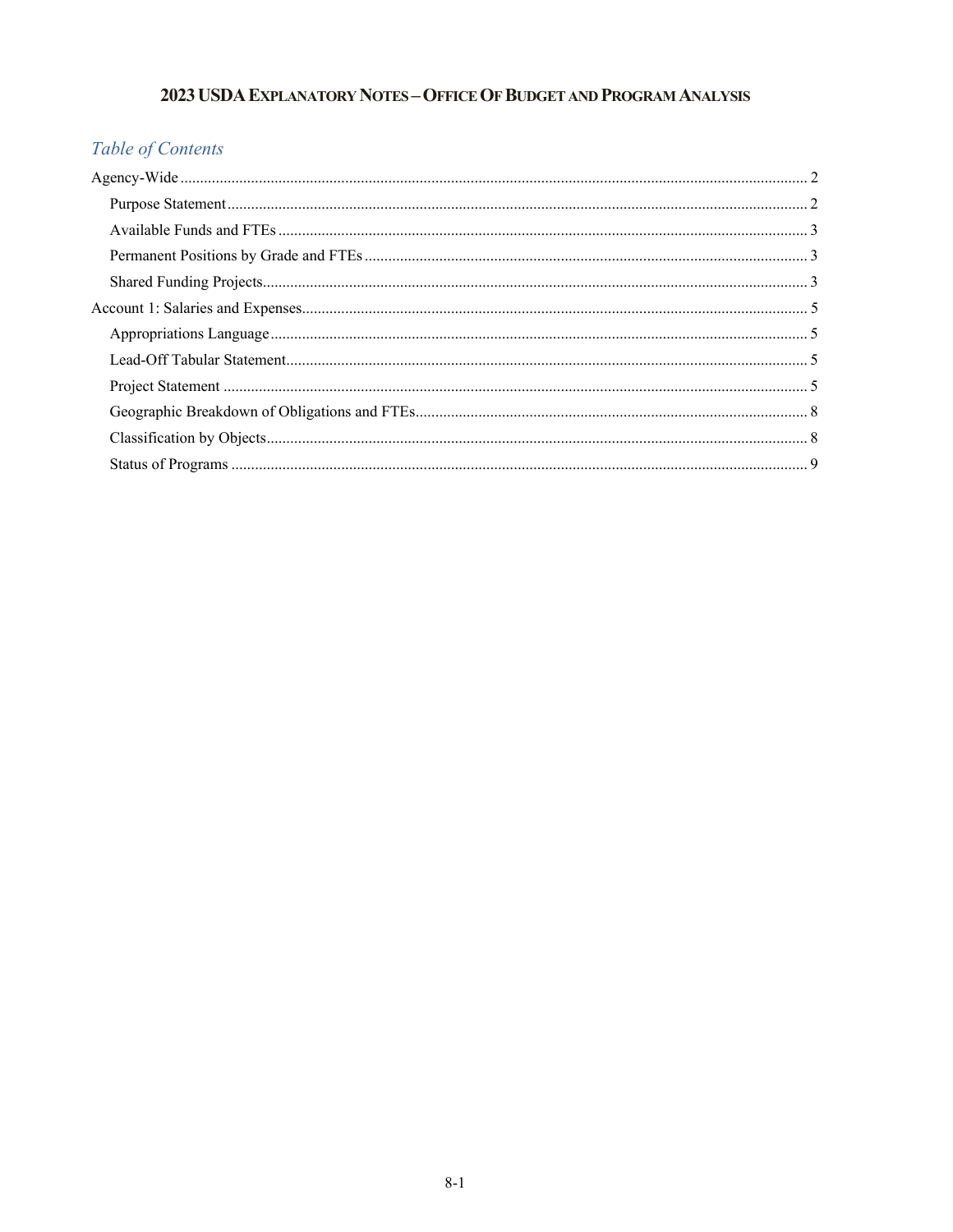### <span id="page-1-0"></span>*AGENCY-WIDE*

### <span id="page-1-1"></span>**PURPOSE STATEMENT**

The Office of Budget and Program Analysis (OBPA) was established in June 1981. Its predecessor was established on July 8, 1922 (Secretary's Memorandum No. 389), under the provisions of the Budget and Accounting Act of 1921, which designated that a Budget Officer was to have charge of the preparation of estimates and other appropriations for the Department. The Director of OBPA performs the function of Performance Improvement Officer as established under Executive Order 13450; the Chief Risk Officer in support of OMB Circular No. A-123; and the Evaluation Officer in compliance with the Evidence Act of 2018.

The mission of OBPA is to ensure that USDA programs are delivered efficiently, effectively, and with integrity by incorporating performance, evidence, and risk into decision making. OBPA advocates for necessary resources and executes the budget to ensure that the USDA can effectively and efficiently accomplish its mission for the benefit of the American people.

OBPA leads USDA's strategic planning; enterprise risk management; performance management and reporting; budget analysis, justification, and control; and legislative and regulatory actions. OBPA develops the USDA's Strategic Plan, Annual Performance Plan and Report, Learning Agenda, Annual Evaluation Plan, and Department Risk Profile. It also leads the USDA annual planning, budgeting, and execution process, as well as USDA's Enterprise Risk Management operations.

Additionally, OBPA serves as the primary liaison with the Office of Management and Budget and Congressional appropriations subcommittees to defend and promote USDA's program plans and budget estimates. OBPA's efforts are directed toward improving programs and increasing operational effectiveness and accountability throughout USDA.

OBPA is located in Washington, D.C. As of September 30, 2021, there were 44 permanent full-time employees. 

<span id="page-1-2"></span>OBPA did not have any Office of Inspector General or Government Accountability Office evaluation reports during the past year.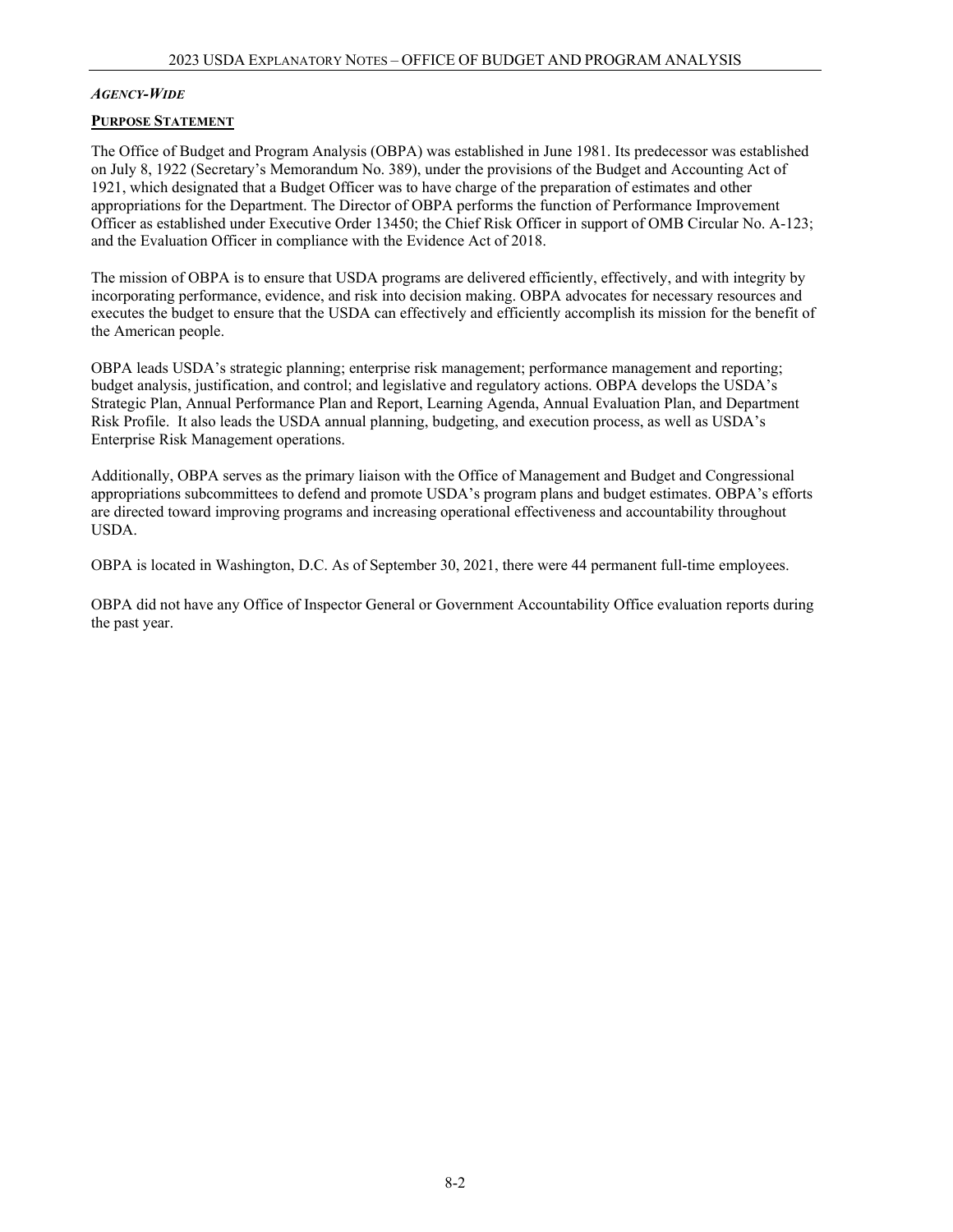### **AVAILABLE FUNDS AND FTES**

# *Table OBPA-1. Available Funds and FTEs (thousands of dollars, FTEs)*

<span id="page-2-0"></span>

| <b>Item</b>            | 2020<br>Actual | <b>FTE</b>               | 2021<br>Actual | <b>FTE</b>               | 2022<br><b>Estimated</b> | <b>FTE</b> | 2023<br><b>Estimated</b> | FTE |
|------------------------|----------------|--------------------------|----------------|--------------------------|--------------------------|------------|--------------------------|-----|
| Salaries and Expenses: |                |                          |                |                          |                          |            |                          |     |
| Discretionary          |                |                          |                |                          |                          |            |                          |     |
| Appropriations         | \$9,525        | 41                       | \$9,629        | 41                       | \$9.629                  | 45         | \$20,738                 | 58  |
|                        | $-22$          | $\overline{\phantom{a}}$ | $-73$          | $\overline{\phantom{0}}$ |                          |            |                          |     |
|                        | 9.503          | 41                       | 9.556          | 41                       | 9.629                    | 45         | 20,738                   | 58  |
|                        |                |                          | 490            | $\overline{\phantom{0}}$ | 753                      |            |                          |     |
|                        | 9,525          | 41                       | 10.119         | 41                       | 10.382                   | 45         | 20.738                   | 58  |
|                        |                |                          |                |                          |                          |            |                          |     |

# **PERMANENT POSITIONS BY GRADE AND FTES**

# *Table OBPA-2. Permanent Positions by Grade and FTEs*

<span id="page-2-1"></span>

| Item               | D.C. | Field                    | 2020<br>Actual<br><b>Total</b> | D.C. | Field    | 2021<br>Actual<br><b>Total</b> | D.C. | Field | 2022<br><b>Estimated</b><br><b>Total</b> | D.C. | Field | 2023<br><b>Estimated</b><br><b>Total</b> |
|--------------------|------|--------------------------|--------------------------------|------|----------|--------------------------------|------|-------|------------------------------------------|------|-------|------------------------------------------|
| SES                | 3    | $\qquad \qquad$          | 3                              | 4    |          | 4                              | 4    |       | 4                                        |      |       |                                          |
|                    |      | $\overline{\phantom{0}}$ |                                |      |          |                                |      |       |                                          |      |       |                                          |
|                    |      | $\qquad \qquad$          |                                |      |          |                                |      |       |                                          |      |       |                                          |
|                    | 13   | $\overline{\phantom{0}}$ | 13                             | 13   |          | 13                             | 13   |       | 13                                       | 16   |       | 16                                       |
|                    | 4    |                          |                                |      |          |                                | 8    |       |                                          | 15   |       | 15                                       |
|                    |      | $\overline{\phantom{0}}$ |                                |      |          |                                |      |       |                                          |      |       |                                          |
|                    |      |                          |                                |      |          |                                | ◠    |       |                                          |      |       |                                          |
|                    |      |                          |                                |      |          |                                |      |       |                                          |      |       |                                          |
| GS-8               |      |                          |                                |      |          |                                |      |       |                                          |      |       |                                          |
|                    |      | $\overline{\phantom{0}}$ |                                |      |          |                                | Δ    |       |                                          |      |       |                                          |
| Total Permanent    | 40   | $\overline{\phantom{0}}$ | 40                             | 44   |          | 44                             | 45   |       | 45                                       | 58   |       | 58                                       |
| Total Perm. FT EOY | 40   |                          | 40                             | 44   |          | 44                             | 45   |       | 45                                       | 58   |       | 58                                       |
| FTE                | 41   |                          | 41                             | 41   | $\Omega$ | 41                             | 45   |       | 45                                       | 58   |       | 58                                       |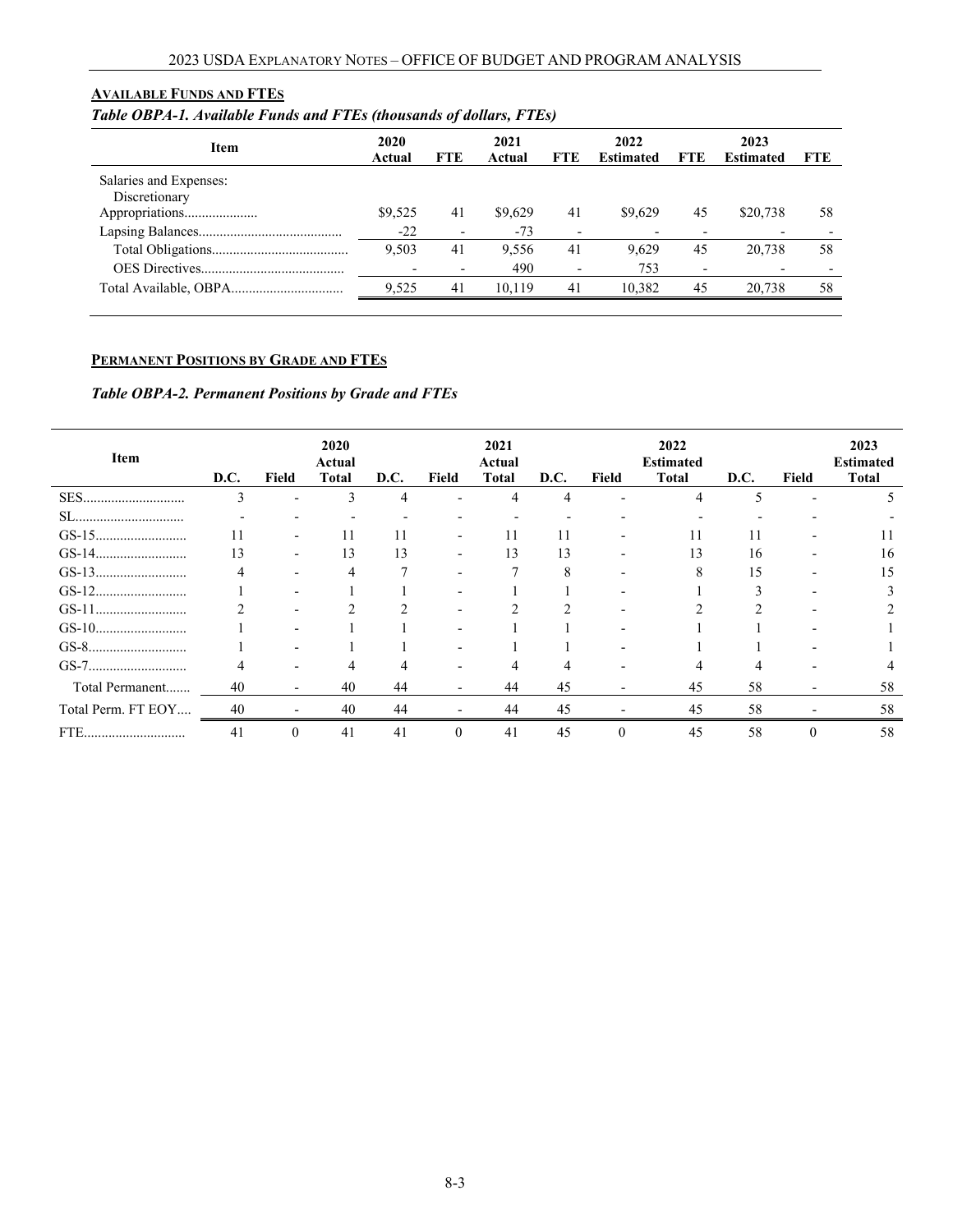# **SHARED FUNDING PROJECTS**

# *Table OBPA-3. Shared Funding Projects (dollars in thousands)*

| Item                                                    | 2020<br>Actual | 2021<br>Actual | 2022<br><b>Estimated</b> | 2023<br><b>Estimated</b> |
|---------------------------------------------------------|----------------|----------------|--------------------------|--------------------------|
| <b>Working Capital Fund:</b>                            |                |                |                          |                          |
| Administrative Services:                                |                |                |                          |                          |
|                                                         | \$17           | \$15           | \$15                     | \$15                     |
|                                                         | 65             | 53             | 30                       | 31                       |
|                                                         | 1              |                | 2                        | 2                        |
|                                                         |                |                | 1                        | 1                        |
| Human Resources Enterprise Management Systems           | 1              | 1              | 1                        | 1                        |
|                                                         | 84             | 69             | 49                       | 50                       |
| Communications:                                         |                |                |                          |                          |
|                                                         | 1              |                | 1                        | 3                        |
| Finance and Management:                                 |                |                |                          |                          |
|                                                         | 12             | 12             | 12                       | 13                       |
|                                                         | 13             | 11             | 11                       | 11                       |
|                                                         | 25             | 23             | 23                       | 24                       |
|                                                         |                |                |                          |                          |
| Information Technology:                                 |                |                |                          |                          |
|                                                         | 242            | 265            | 280                      | 293                      |
| Department Administration Information Technology Office | 11             | 10             | 29                       | 30                       |
|                                                         | 34             | 60             | 57                       | 60                       |
|                                                         | 19             | 9              | 16                       | 16                       |
|                                                         | 306            | 344            | 382                      | 399                      |
|                                                         | 1              |                | 1                        | 1                        |
|                                                         | 417            | 437            | 456                      | 477                      |
| <b>Department-Wide Shared Cost Programs:</b>            |                |                |                          |                          |
|                                                         | 4              | 3              | 3                        | 3                        |
|                                                         | 2              | 11             | 11                       | 11                       |
|                                                         | 3              | 4              | 4                        | 4                        |
|                                                         | 1              | 1              | 2                        | 2                        |
|                                                         | 3              | 2              | $\overline{c}$           | 2                        |
|                                                         | 3              | 2              | $\overline{2}$           | 2                        |
|                                                         | 3              | 3              | 3                        | 3                        |
|                                                         |                |                | 1                        | 1                        |
|                                                         |                |                | 5                        | 7                        |
|                                                         | 4              | 2              | 2                        | 2                        |
| Total, Department-Wide Reimbursable Programs            | 24             | 29             | 35                       | 37                       |
| E-Gov:                                                  |                |                |                          |                          |
|                                                         | 18             |                |                          |                          |
|                                                         | -1             |                |                          |                          |
|                                                         | 19             | $\mathbf{0}$   | $\mathbf{0}$             | $\mathbf{0}$             |
|                                                         | 460            | 466            | 491                      | 514                      |
|                                                         |                |                |                          |                          |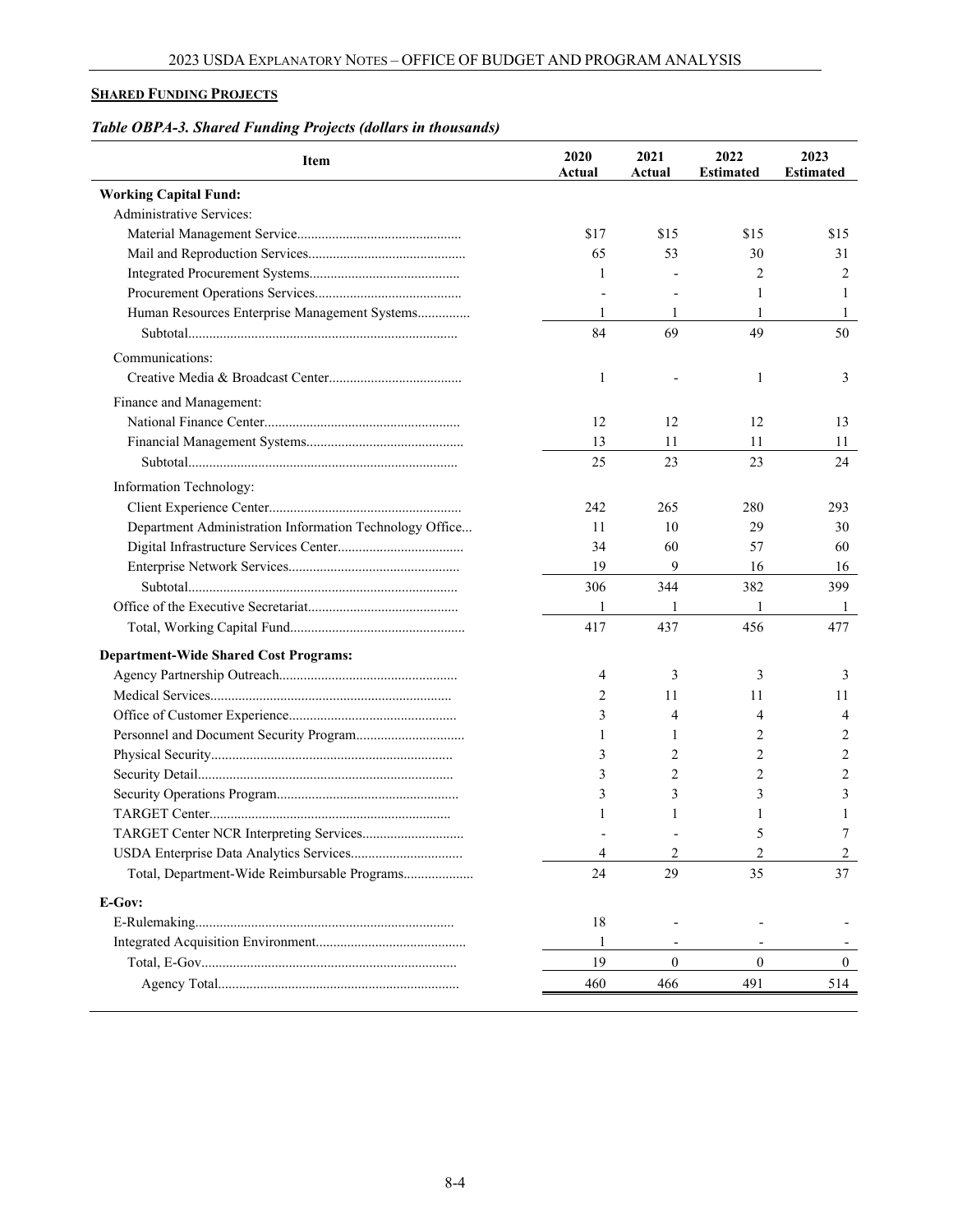#### <span id="page-4-0"></span>*ACCOUNT 1: SALARIES AND EXPENSES*

#### <span id="page-4-1"></span>**APPROPRIATIONS LANGUAGE**

The appropriations language follows (new language underscored; deleted matter enclosed in brackets):

For necessary expenses of the Office of Budget and Program Analysis, [\$12,760,000]\$20,738,000.

# <span id="page-4-2"></span>**LEAD-OFF TABULAR STATEMENT**

### *Table OBPA-4. Lead-Off Tabular Statement (In dollars)*

| Item                    | Amount      |
|-------------------------|-------------|
| Estimate, 2022          | \$9,629,000 |
|                         |             |
| Change in Appropriation | 11,109,000  |
| Budget Estimate, 2023   | 20,738,000  |

### <span id="page-4-3"></span>**PROJECT STATEMENT**

*Table OBPA-5. Project Statement (thousands of dollars, FTE)*

| Item                                  | 2020<br>Actual | <b>FTE</b> | 2021<br>Actual | <b>FTE</b>               | 2022<br><b>Estimated</b> | <b>FTE</b> | 2023<br><b>Estimated</b> | <b>FTE</b> | Inc. or<br>Dec. | <b>FTE</b><br>Inc.<br>0r<br>Dec. | Chg<br>Kev |
|---------------------------------------|----------------|------------|----------------|--------------------------|--------------------------|------------|--------------------------|------------|-----------------|----------------------------------|------------|
| Discretionary Appropriations:         |                |            |                |                          |                          |            |                          |            |                 |                                  |            |
| Office of Budget and Program Analysis | \$9,525        | 41         | \$9,629        | 41                       | \$9.629                  | 45         | \$20,738                 | 58         | $+$ \$11,109    | $+13$                            |            |
|                                       | $-22$          |            | $-73$          | $\overline{\phantom{a}}$ |                          |            |                          |            |                 |                                  |            |
|                                       | 9.503          | 41         | 9.556          | 41                       | 9.629                    | 45         | 20,738                   | 58         | $+11.109$       | $+13$                            |            |

# *Table OBPA-6. Project Statement (thousands of dollars, FTE)*

| Item                                  | 2020<br>Actual | FTE                      | 2021<br>Actual | FTE | 2022<br><b>Estimated</b> | <b>FTE</b> | 2023<br><b>Estimated</b> | <b>FTE</b> | Inc. or<br>Dec. | FTE<br>Inc. or<br>Dec. |
|---------------------------------------|----------------|--------------------------|----------------|-----|--------------------------|------------|--------------------------|------------|-----------------|------------------------|
| Discretionary Obligations:            |                |                          |                |     |                          |            |                          |            |                 |                        |
| Office of Budget and Program Analysis | \$9,503        | 41                       | \$9,556        | 41  | \$9,629                  | 45         | \$20,738                 | 58         | $+11.109$       | $+13$                  |
|                                       | 22             | $\overline{\phantom{0}}$ | 73             | -   | $\overline{\phantom{0}}$ |            |                          |            |                 |                        |
|                                       | 9.525          | -41                      | 9.629          | 41  | 9.629                    | 45         | 20,738                   | 58         | 1.109ء          | 13                     |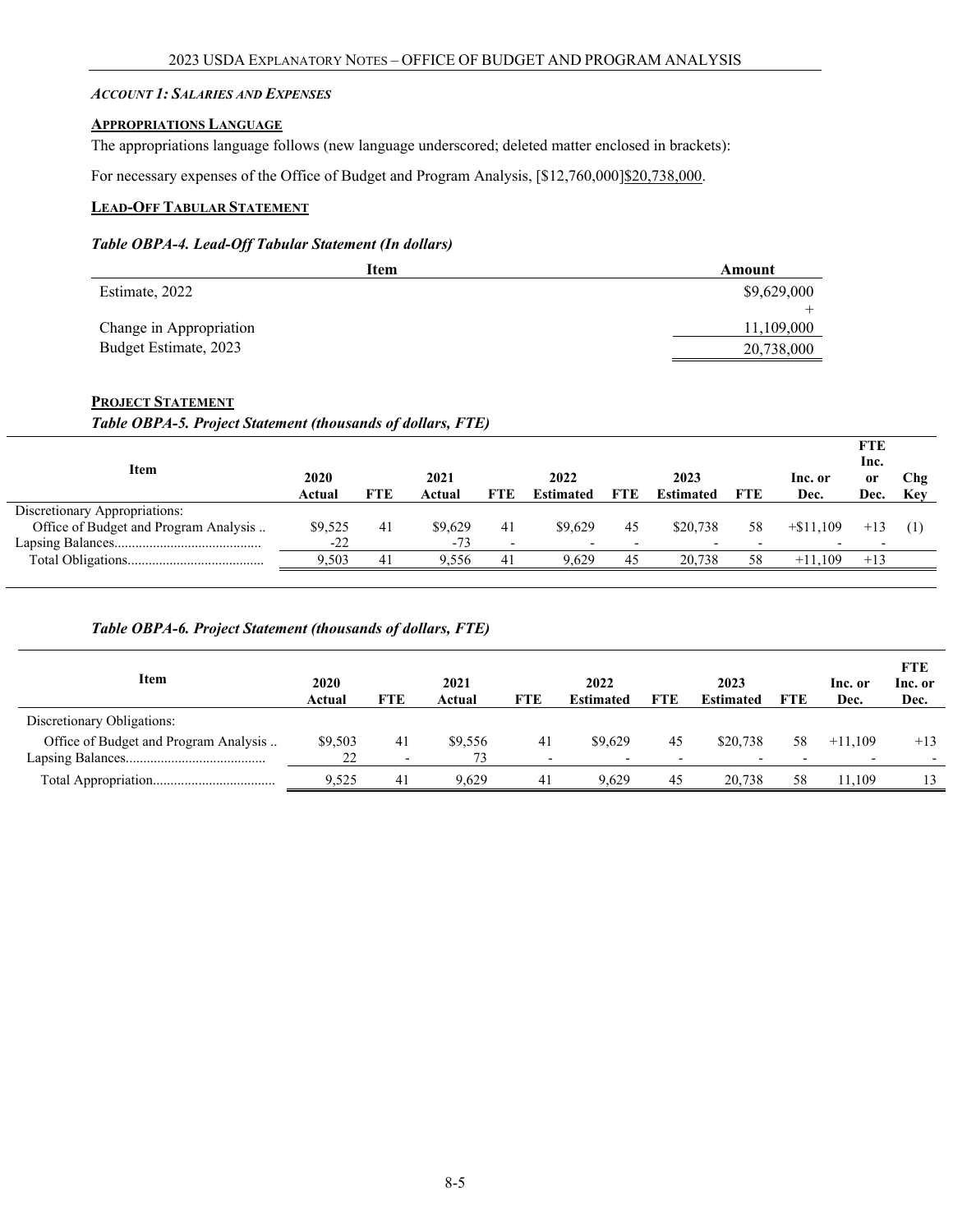# **JUSTIFICATIONS OF INCREASES/DECREASES**

1) A net increase of \$11,109,000 and 13 additional FTEs for the Office of Budget and Program Analysis. The funding change is requested for the following items:

### A. An increase of \$208,000 which includes \$88,687 for pay inflation and \$119,313 for FERS for 2022 Pay and FERS:

This increase supports the pay increase which went into effect January 1, 2022, of a 2.7 percent Cost of Living pay increases for civilian employees, and a 1.1 percent increase to cover the expenses for the mandated increase of USDA's contribution to FERS*.*

### B. An increase of \$491,000 for 2023 Pay:

This increase will support the annualization of the 2022 2.7 percent Cost of Living pay increase and the 2023 4.6 percent Cost of Living pay increase.

### C. An increase of \$21,000 for working capital fund and shared costs:

This increase supports uncontrollable costs associated with the USDA Working Capital Fund and other Departmental Shared Costs. Without additional funding, OBPA will be unable to meet its obligations to support necessary administrative, information technology and managerial costs incurred by its interagency partners.

# D. An increase of \$7,500,000 for Evidence Act Deliverables:

USDA delivers its mission through [hundreds] of programs that are critical to the nation's infrastructure, food and nutrition security, and market development. Entrusted with \$275 billion, the USDA budget requests an increase of \$7.5 million to ensure sound governance and accountability of these critical programs and service delivery to Rural America. Specifically, the funding would establish a centralized analytical team of 10 FTEs in the Office of Budget and Program Analysis to lead the development and implementation of program evaluation, evidence building, and performance management activities, including contracting evaluations with industry experts to methodically assess priority programs and opportunities to improve program delivery to customers. This centralized analytical team will allow the Department to assess investments and program performance such that it can improve and increase the service delivery to all of its customers. Ultimately, the team will support increasing the efficiency and effectiveness of mission operations and mission delivery across the Department.

Establishing this unit will allow the Department to make targeted investments in program evaluations and data analysis and continually improve the capacity of the Department to generate evidence about program and policy effectiveness and implementation; identify areas for improvement of programs, policies, or organizations; better understand the results of investments across the country; and inform mission-critical decisions and policies. By establishing a centralized unit, the Department will be able to identify and leverage efficiencies between projects to avoid duplication or redundancies and leverage best practices from across the Department to support targeted investments with a focus on measuring the impact and effectiveness of our investments and enhancing resources that will improve the equity and inclusiveness of activities across the Department.

This effort supports strengthening the USDA implementation of Government Performance and Results Modernization Act and the Foundations for Evidence-Based Policymaking Act across the entire Department and full mission scope.

# E. An increase of \$600,000 for a Regulatory Management System:

OBPA is seeking funding for a new Departmental system to track, develop, and finalize USDA's regulatory actions. USDA currently does not have a Department-wide system for developing and tracking regulatory and related work – the only Department level view for rulemaking is a spreadsheet maintained by OBPA when the document enters for Departmental clearance. The proposed system would provide a single system for document development and tracking with specific features tailored to ensure compliance with the requirements for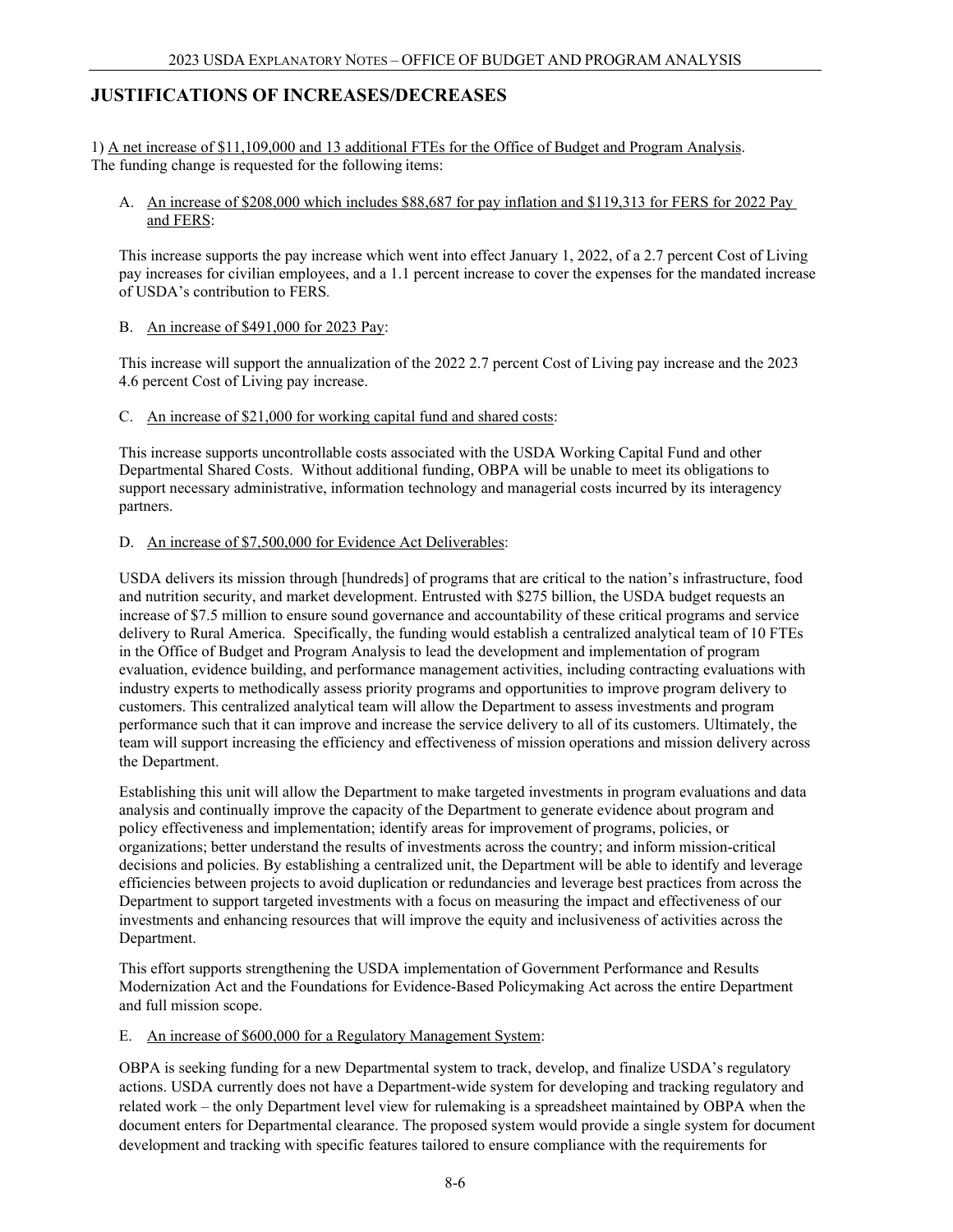rulemaking. Additionally, the system would track more than just the development of USDA's legislative rules.  It would also be used for the development and tracking of the Department's Farm Bill implementation activities, including reports and studies, funding announcements, and administrative actions such as guidance documents. The proposed system may also allow for additional features, like the ability to leverage information for populating the Department's regulatory agenda in GSA's ROCIS system.  This enhancement would reduce much of the data entry that is required twice a year for the development of the regulatory agenda.  Finally, the system would also provide a place to track the development and clearance of Departmental Regulations and Directives, which OBPA recently acquired from the Office of the Executive Secretariat.

# F. An increase of \$450,000 and 3 FTEs for the Directives Program:

This increase reflects OBPA's recent acquisition of the Departmental Directives program from the Office of the Chief Information Officer (OCIO). The Directives staff was reorganized into OBPA in 2020; however, the associated funding remained with OCIO. This funding will be used to support the Directives staff who maintain over 300 current Departmental regulations, policies and procedures and ensure process controls for Departmental compliance.

### G. An increase of \$1,839,000 and 10 FTEs to rebuild and enhance OBPA's capacity to provide policy analysis, operational support, and performance management leadership to the Department:

OBPA plays a critical role within the Department by ensuring the efficient and effective delivery of all USDA programs; incorporating performance, evidence, and risk into decision making; advocating for necessary resources for mission areas and staff offices to carry out their programs; developing Department-wide documents, which include the USDA's Budget Summary, Strategic Plan and Annual Performance Plan and Report; conducting thorough regulatory and policy analysis for USDA programs; and serving as an advisor for the Office of the Secretary by understanding Secretarial priorities and supporting their implementation throughout the Department and defending USDA's program plans and budget to OMB and Congressional appropriations committees.

As the Department continues to draft the next Farm Bill, 2022-2026 Strategic Plan, as well as implementing the American Rescue Plan, Coronavirus Food Assistance Program, and Executive Orders, OBPA will need to bolster its current staffing to ensure that it is able to efficiently and effectively support Departmental priorities.

This increase will also support USDA's efforts in further establishing an Enterprise Risk Management (ERM) program. OBPA oversees and coordinates USDA's preliminary ERM program, allowing for a Departmentalwide view of risk and opportunity. Currently, some USDA mission areas, such as Rural Development and Farm Production and Conservation have created ERM capacities for their own activities. This requested funding will allow OBPA to maintain and grow a Departmental ERM program, with the goal of providing an organizational view of risks that allows USDA to gauge which risks are directly aligned to achieving strategic goals, objectives and overall programmatic performance. These enhanced ERM efforts will improve USDA's capacity to prioritize actions, optimize resources, and assess changes in the operating environment. Furthermore, the expanded ERM processes will be aligned with the development of the Department's next Strategic Plan and budget formulation process. These efforts will improve and support policymaking and data-driven decision making, thus improving performance and enabling USDA to meet mission and strategic goals and objectives. Without the additional funding and associated staff support, the Departmental ERM approach will not be able to identify and remediate the key risks that may potentially impede the Department's service to the public.

In recent years, OBPA has been forced to absorb pay costs and has experienced challenges in hiring and retaining qualified staff, resulting in a steady decline in staffing with a weakened capacity to fulfill the robust needs of the Department. It has been forced to rely on contractors to fill staffing gaps, but the Department would be better served by building back institutional knowledge and capacity within OBPA. In order to rebuild depth and ensure that OBPA is ready to address new policy priorities and initiatives while still supporting existing programs and the collaboration with OMB and Congressional partners, OBPA will need to hire 10 additional FTEs who will provide the necessary support for USDA's mission areas, staff offices, and performance and evaluation team. Without this funding and increased staffing, OBPA runs the risk of falling short of its mission to deliver these essential responsibilities, which will affect the Department's ability to operate efficiently, effectively, and with integrity. Additionally, this will affect OBPA's ability to dedicate resources to the implementation of critical activities intended to improve government management and service to the American people.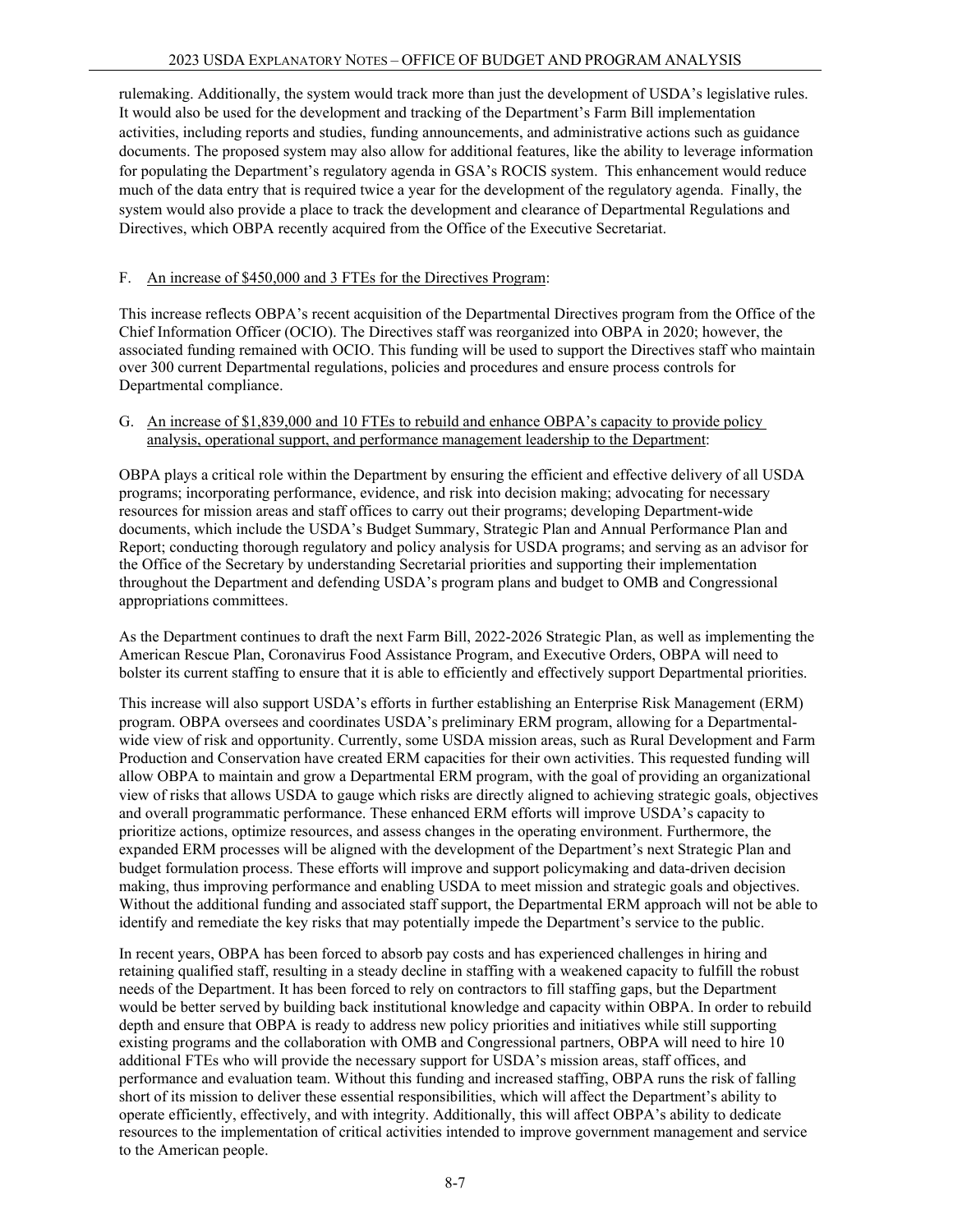# <span id="page-7-0"></span>**GEOGRAPHIC BREAKDOWN OF OBLIGATIONS AND FTES**

<span id="page-7-1"></span>

| <b>State/Territory/Country</b> | 2020<br>Actual | <b>FTE</b>               | 2021<br>Actual | FTE.                     | 2022<br>Estimated        | <b>FTE</b>               | 2023<br><b>Estimated</b> | FTE                      |
|--------------------------------|----------------|--------------------------|----------------|--------------------------|--------------------------|--------------------------|--------------------------|--------------------------|
| District of Columbia           | 9.503          | 41                       | 9.556          | 41                       | 9.629                    | 45                       | 20.738                   | 58                       |
|                                | 22.            | $\overline{\phantom{a}}$ | 73             | $\overline{\phantom{0}}$ | $\overline{\phantom{0}}$ | $\overline{\phantom{0}}$ | -                        | $\overline{\phantom{a}}$ |
| Total, Available               | 9.525          | 41                       | 9.629          | 41                       | 9.629                    | 45                       | 20.738                   | 58                       |

*Table OBPA-7. Geographic Breakdown of Obligations and FTEs (thousands of dollars, FTEs)*

### **CLASSIFICATION BY OBJECTS**

*Table OBPA-8. Classification by Objects (thousands of dollars)*

| <b>Item</b><br>No. | Item                                              | 2020<br>Actual | 2021<br>Actual | 2022<br><b>Estimated</b> | 2023<br><b>Estimated</b> |
|--------------------|---------------------------------------------------|----------------|----------------|--------------------------|--------------------------|
|                    | Personnel Compensation:                           |                |                |                          |                          |
|                    | Washington D.C.                                   | \$5,597        | \$5,284        | \$5,290                  | \$8,450                  |
|                    | Personnel Compensation, Field                     |                |                |                          |                          |
| 11                 |                                                   | 5,597          | 5,284          | 5,290                    | 8,450                    |
| 12                 |                                                   | 1,849          | 1,851          | 1,852                    | 3,435                    |
| 13.0               |                                                   | 9              | $\overline{2}$ |                          |                          |
|                    | Total, personnel comp. and benefits               | 7,455          | 7,137          | 7,142                    | 11,885                   |
|                    |                                                   |                |                |                          |                          |
| 21.0               | Travel and transportation of persons              | 2              |                |                          |                          |
| 22.0               |                                                   | $\overline{c}$ | 1              | 2                        | 2                        |
| 23.1               |                                                   | 3              | 1              | 3                        | 3                        |
| 23.3               | Communications, utilities, and misc. charges      | 109            | 83             | 91                       | 91                       |
| 24.0               |                                                   | 79             | 64             | 88                       | 88                       |
| 25                 |                                                   | 256            | 355            | 355                      |                          |
| 25.2               |                                                   | 827            | 1,009          | 1,009                    | 8,499                    |
| 25.3               | Other goods and services from Federal sources     | 475            | 551            | 551                      | 100                      |
| 25.4               | Operation and maintenance of facilities           | 113            | 113            | 113                      |                          |
| 25.5               |                                                   | 101            | 205            | 205                      |                          |
| 26.0               |                                                   | 27             | 17             | 50                       | 50                       |
| 31.0               |                                                   | 54             | 20             | 20                       | 20                       |
|                    |                                                   | 2,048          | 2,419          | 2,487                    | 8,853                    |
| 99.9               |                                                   | 9,503          | 9,556          | 9,629                    | 20,738                   |
|                    | DHS Building Security Payments (included in 25.3) | \$21           | \$10           | \$10                     | \$10                     |
|                    | Position Data:                                    |                |                |                          |                          |
|                    | Average Salary (dollars), ES Position             | \$198,732      | \$199,300      | \$199,700                | \$199,700                |
|                    | Average Salary (dollars), GS Position             | \$123,289      | \$127,855      | \$128,903                | \$128,093                |
|                    | Average Grade, GS Position                        | 13.8           | 13.8           | 13.9                     | 13.9                     |

# **Advertising Expenditures**

There are no contracts for advertising expenses to report.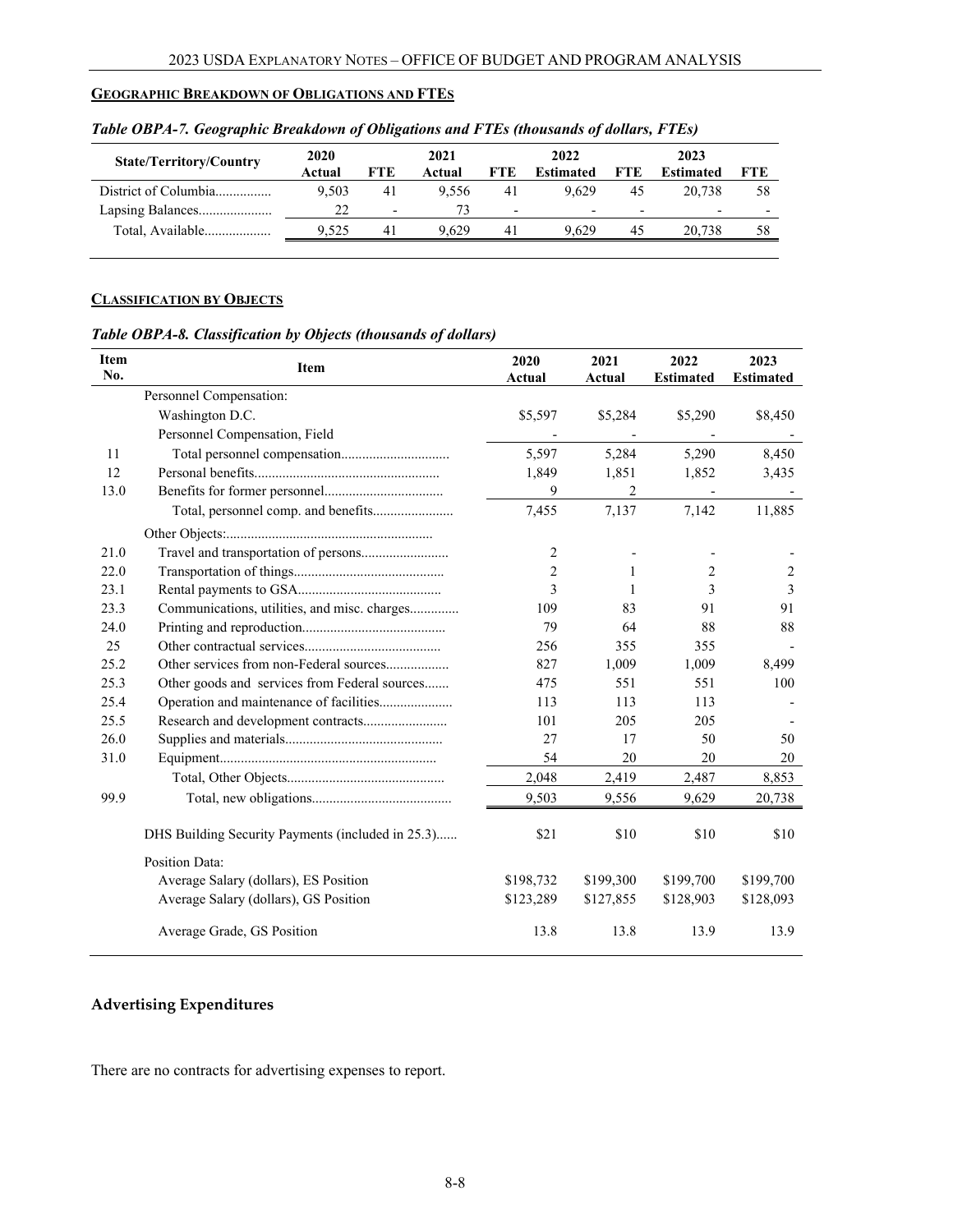# **STATUS OF PROGRAMS**

The Office of Budget and Program Analysis (OBPA) coordinates the preparation of Departmental budget estimates, strategic planning, regulations, and legislative reports; administers systems for the allotment and apportionment of funds; provides analysis of U.S. Department of Agriculture (USDA) program issues, draft regulations, and budget proposals; and provides assistance to USDA policy makers in the development and execution of desired policies and programs. The Director serves as the Department's Budget Officer, Performance Improvement Officer, Chief Risk Officer and Evaluation Officer. OBPA supports the USDA mission by contributing guidance, sound analysis, and objective information regarding the Department's budget, programs, performance, and legislative and regulatory actions.

# **Current Activities**

OBPA ensures agency-developed material requiring action by the Office of the Secretary is analytically- sound, consistent with Administration policy, program, and budget requirements, and is consistent with statutory authorities. The office develops alternatives and supporting data for use by policy officials in making budget decisions, including reprogramming, supplemental funding requests, and reallocation of funding. OBPA ensures agencies continually improve performance, implement program improvement plans, and are held accountable for results to improve program delivery and effectiveness.

OBPA conducts reviews of current programs, proposed programs, agency shutdown contingency plans, organizational plans, and reorganization proposals, including reviews of problem areas perceived to affect management efficiency, program outcomes, and implementation of statutory requirements and Administration policy.

Under its legislative and regulatory duties, OBPA manages the preparation, review, and clearance of legislative reports and the annual legislative program and ensures consistency in agency development of legislative information. This also includes responding to inquiries, providing documentation to the Office of Management and Budget (OMB) to support proposals, maintaining transmittal and clearance records, and notifying agencies of policy decisions and OMB action. Additionally, the office provides comprehensive analyses of the potential costs, benefits, and programmatic implications of proposed legislation to assist in the formulation of the Department's views and coordinates the review and clearance of USDA reorganization packages when Congressional notification is required. OBPA also serves as the focal point for implementation of major legislation such as the Farm Bill, ensuring that all provisions are assigned to the appropriate agency or office, and tracking and reporting on implementation progress such as developing regulations and spend plans, as appropriate.

OBPA also manages the preparation, review, and clearance of regulatory actions and departmental directives to ensure consistency with Departmental standards, as well as Congressional and Administration requirements. The office reviews regulatory actions for consistency with regulatory requirements, Executive Orders, and authorizing statutes and prepares analytical and explanatory information for policy officials. The office plays a key role in coordinating the development of USDA's semiannual regulatory agenda and its clearance within the Department and by OMB. OBPA prepares rules and notices for publication in the Federal Register for topics that span multiple agencies, such as adjustments to civil monetary penalties and calls for regulatory reform suggestions from the public.

Each year, OBPA is responsible for preparing budget materials, including the USDA Budget Summary, Annual Performance Plan and Report, and Explanatory Notes, which are delivered to Congress and available to the public via the internet. OBPA prepares the guidance for each of these deliverables and coordinates the review process. Additionally, OBPA coordinates and provides appropriate assistance in the preparation of the USDA portion of the Administration's Regulatory Plan and the Semi-Annual Regulatory Agenda.

As needed, OBPA coordinates Departmental responses to Congressional questions for the record regarding Secretarial and Agency Appropriations hearings. OBPA also serves as the liaison with (OMB, the Appropriations Committees, and the Congressional Budget Office.